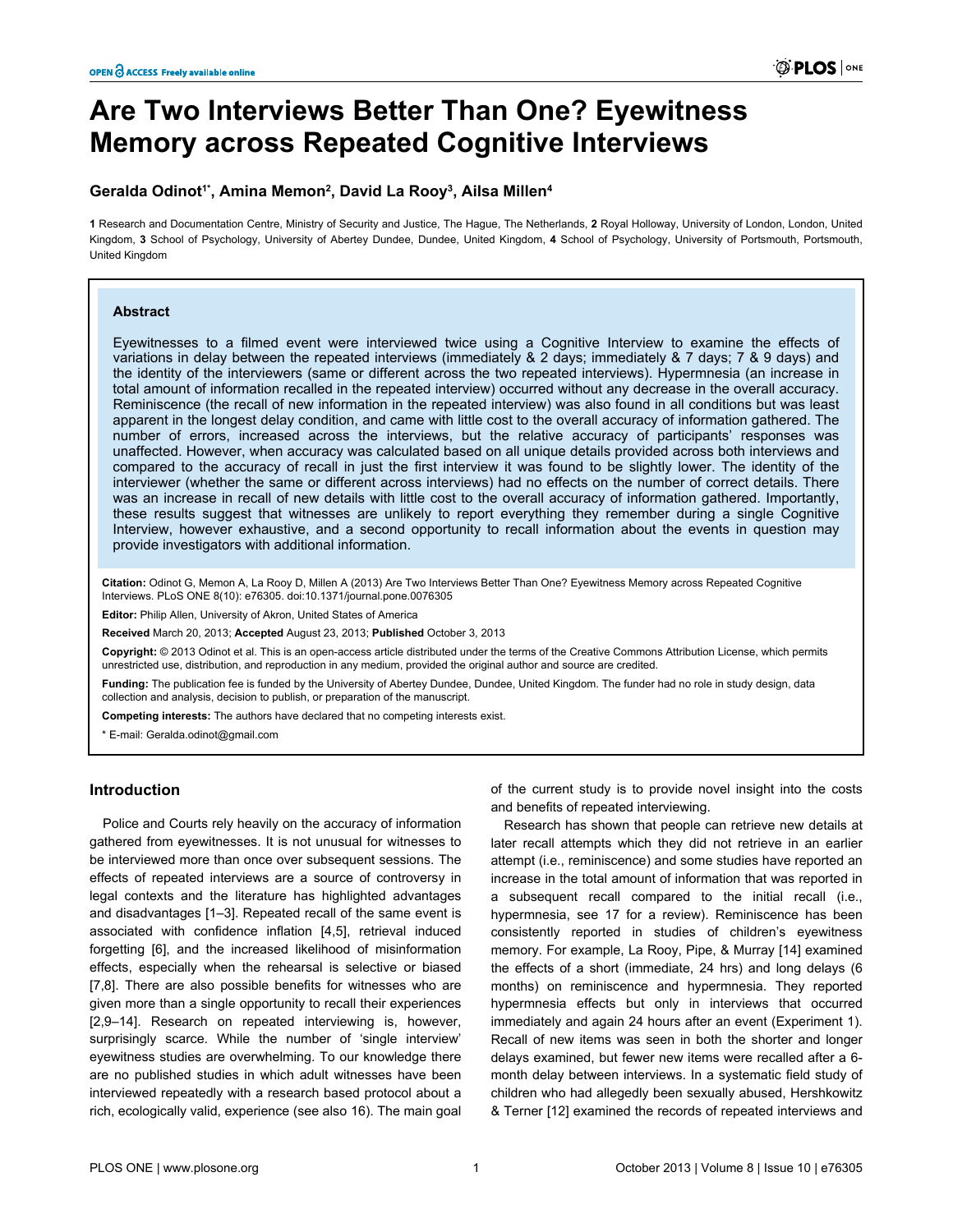noted that almost 25% of the information given by the witnesses during the second interview comprised new, previously unreported, details (reminiscence). Based on their findings the researchers concluded that repeated forensic interviews can elicit new information and preserve central details. Moreover, repeated interviews may facilitate recall of new details while preserving previously recalled details. It is important to test this hypothesis because it challenges the assumption among legal professionals that consistency is an indicator of accuracy (see [\[1,](#page-6-0)])

Obtaining full and accurate witness accounts is critical and various interview protocols have been used over the years to achieve high quality testimonies (see [\[19\]](#page-6-0); for a recent review). The Cognitive Interview (CI) is probably among the best-known technique for use with adults [[20](#page-6-0)]. The CI has been shown to increase the amount of information that can be obtained from an eyewitness in numerous laboratory studies. However, the effectiveness of the CI across subsequent interviews in combination with the delay between the event and first interview or the delay between two interviews has never been studied before [\[16\]](#page-6-0). Only three studies have examined the effect of repeated recall using the CI in the initial and subsequent interview [\[22\]](#page-6-0). These studies had delays ranging from 5 min to 2 days for the first interview and 10 to 14 days for the second. The overall finding in each study was a gain in correct details in the first interview when a CI was used as compared to a control condition. However, none of the studies reported apparent advantages of two subsequent Cognitive Interviews at Time 1 and Time 2 and no carryover effects were reported. One critical variable was omitted from this earlier research. The eyewitness literature indicates that the length of delays between first and subsequent interviews can have varying effects on the accuracy of eyewitness memory [\[24\]](#page-6-0). Increases in the reporting of information as a result of repeated interviewing (hypermnesia) are more likely when there are short delays between memory tests [,,25] and the magnitude of hypermnesia decreases with longer delays between the event and the repeated memory tests [\[17\]](#page-6-0). Furthermore, reminiscence was consistently found irrespective of whether or not hypermnesia occurred. In other words, it is not unusual for people to report new details across repeated interviews, and therefore, understanding the dynamics of repeated interviewing is highly relevant during criminal investigations where new information can be crucial.

In the present study, we examine the effects of repeated interviewing using three different combinations of interview delay. The interview delays were selected on the basis that our memory is likely to be subject to most forgetting immediately after the event in question and then 'levels off' over time [\[28\]](#page-6-0). However, an early test can also offset forgetting [,21], and previous memory retrieval can also increase the likelihood that the same information is recalled again [6,,30]. The effects of repeated interviews need therefore be understood in the context of varying recall delays.

While there may be benefits to repeated interviewing, there is also a concern that it may contribute to a decrease in witness credibility due to inconsistencies in details reported across different interviews. Judges and legal professionals are very

suspicious of changes in testimony that are assumed to be indicative of flaws in memory (an unreliable account) or dishonesty [1,,33]. Contrary to this belief research has shown that accuracy and consistency are not strongly related so the perception that an inconsistent witness is unreliable is misleading [[1](#page-6-0),]. In order to clarify the relationship between consistency and accuracy, in this research recall of details across interviews is examined on an item-by-item basis. This will provide precise information about the quality of details elicited with repeated interviews.

In legal contexts, eyewitnesses may be interviewed for different purposes by a variety of individuals including police officers, social workers, lawyers, judges and psychologists. The average number of subsequent interviews for child witnesses was found to be 4 times [[3](#page-6-0)]. Having to talk to a different individual each time, particularly about a distressing experience, can cause discomfort for witnesses as well as negatively impacting the outcome of an interview. However, having the same interviewer on subsequent sessions should reduce the social demands for consistency and increase the expectation that new information should be provided. There is evidence from just one previous study that the social context of the interview may vary with interviewer identity and effect recall. In a study by Bjorklund, et al. [\[36\]](#page-6-0), children and adults responded to correct or misleading questions asked by either the same or a different interviewer across recall sessions. Counter to their hypothesis, error rates were higher when participants were interviewed by a different person to that who had questioned them earlier. Therefore, this highly relevant topic for practitioners needs more attention from researchers. For that reason, in the current study the two interviewers conducted the interviews with the interviewers fully counterbalanced across the interviews to avoid confounds. This also allowed us to examine possible interviewer effects due to whether the same of a different interviewer conducted the interviews. Given the findings of Bjorklund et al. [[36](#page-6-0)], we also included the factor of interviewer familiarity or unfamiliarity in the analysis given its potential relevance for applied settings. We hypothesized that when the same interviewer was used, the social demand for consistency across retellings would be reduced and witnesses would focus on providing new details. Interviewer effects have not previously been examined in relation to the CI.

To sum up, based on the above review, there may be benefits for witnesses who are given more than one opportunity to report their memories for an event, namely that they have the opportunity to provide new information. This however, has never been tested before with adults witnesses recalling repeatedly a rich episodic memory. The first test of this hypothesis where retention interval and interviewer are manipulated as variables and a high quality interview procedure (the Cognitive Interview) is used. Based on previous findings, it was predicted that reminiscence and hypermnesia would be found with repeated interviewing. In addition, we expected a decrease in the amount and accuracy of new items (reminiscence) when there is a delay between interviews, and when there are delays before the repeated interviews. To explore the effects of delay we therefore chose an ecologically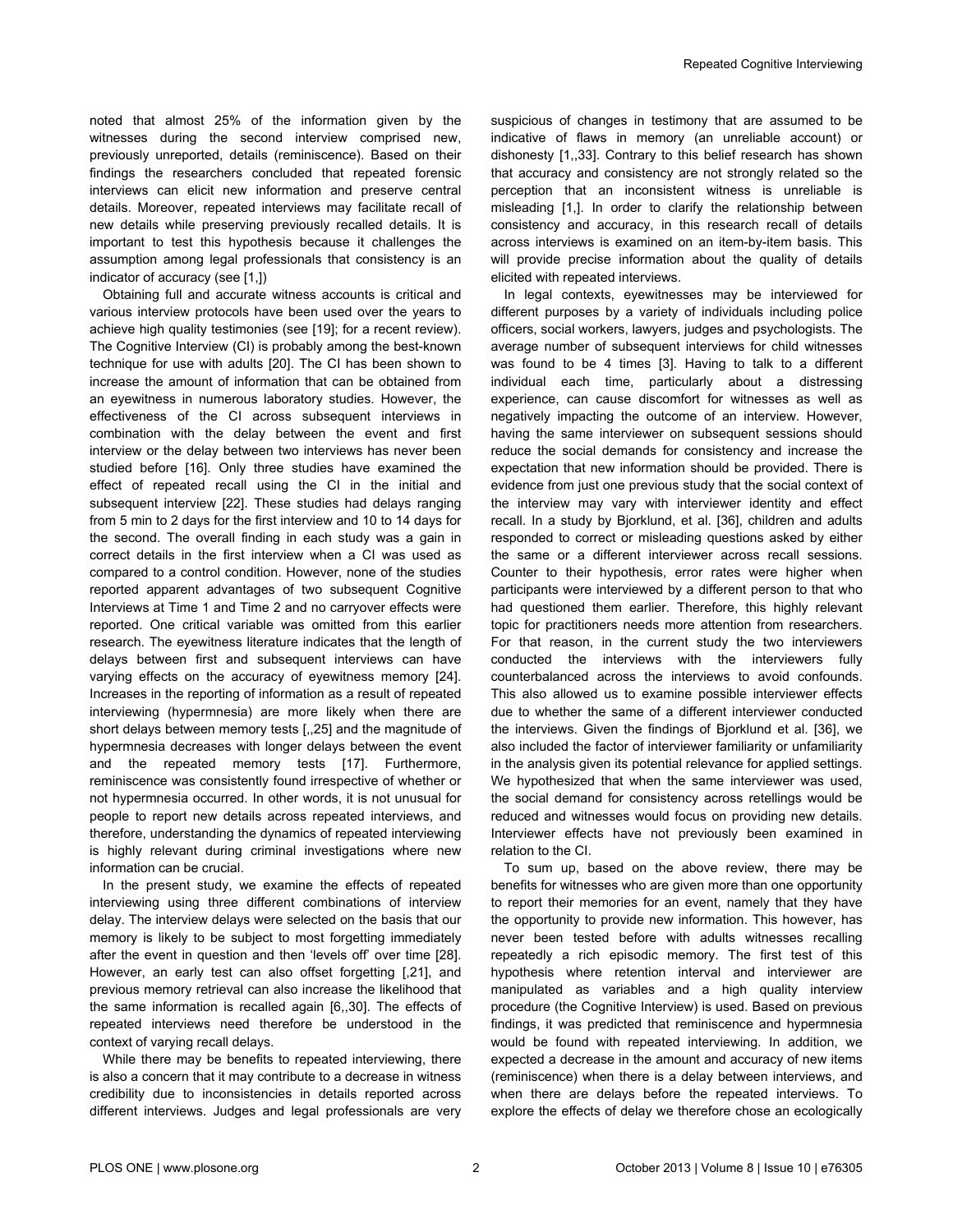valid interval of one week between our interviews. We also hypothesized that consistency would not be related to overall accuracy of memory. However, we were also particularly interested in providing new knowledge by placing these phenomena in a wholly applied context.

# **Methods**

# **Participants**

A group of 80 undergraduate students and employees of the university (44 female and 36 male, age *M* = 22.59, *SD* = 7.07) were recruited through publication board announcements and by a computerized sign-up system of the University of Aberdeen, UK. All participants were native English speakers and received course credits or 10 Pounds for their participation. Participants all signed a written consent form that was stored in a secure location in the Psychology Department. For this study approval was obtained from the Aberdeen School of Psychology Ethics committee.

### **Design**

The two interviewers (Interviewer 1 or 2) were fully counterbalanced over the experimental conditions. Participants were randomly assigned to one of three repeated interview conditions that differed as a function of delay (immediate & 2 days, N= 28, immediate & 7 days, N = 26 7 days & 9 days, N = 26).

### **Procedure**

A 2 minute videotape was shown to each individual participant on a high quality 17-inch computer screen. The participants were told to pay attention because they would be asked some questions about it later. The video depicts a story line about a woman walking home while being stalked by a man (See Appendix 1 for a description).

After the video, participants in the delayed interview condition (7 days & 9 days) were reminded about their upcoming appointments and asked to leave. The remaining participants all received their initial interview after completing an unrelated face recognition task that served as a 15-minute 'filler.' The face recognition task was considered not to interfere with the episodic recall task of the main experiment any more than would be the case for a regular eyewitness. In all immediate conditions, the first interview started after finishing the filler task. Each participant was then interviewed individually a second time by the same or different interviewer.

# **Interviewers and interviews**

**Interviewers.** Two female researchers were fully trained in aspects of the modified CI (see [,36]). Both female interviewers were approximately of the same age and had a similar background being graduates in Psychology with experience in conducting research. They were trained together. The two principle CI techniques that were used were to ask the witness to mentally reinstate the original context in which they had viewed the video and to report all the details that they could remember in full.

**Training and Interviews.** Each interviewer underwent a two-day training program in the modified CI which included background reading, lectures, role plays and constructive feedback in rapport building, context reinstatement, eliciting a detailed report, witness-centered questioning, use of extensive pauses, and not interrupting the witnesses. The interviewers were also asked to convey the 'ground rules' that witnesses should report as much detail as possible, but that they should not guess or make things up. If they did not know the answer to a question, witnesses were instructed that it was OK to say that they didn't know. Both interviewers reached a similar level of proficiency having had their practice interviews checked several times and with extensive feedback on the quality during the training session.

In all conditions, Interview 1 and Interview 2 followed the same format. After rapport building, participants were asked to close their eyes and contextually reinstate the video before starting their free recall; this was followed by the specific questions. To make sure that the witness-centered questions were consistent across the subsequent interviewers, a list was designed containing one or two questions on 10 topics about scenes in the video. During the free recall, the interviewer numbered the topics to make sure that the follow-up questions would be asked in the same order of the recall of the participant. This list of topics was identical during both interviews.

## **Scoring**

Each interview was transcribed verbatim. This was followed by the removal of subjective statements (e.g., shady character), un-measurable information (e.g., the man in video was 1.80 meters tall) and utterances (e.g., maybe, I think) from the transcripts. The remaining information was divided in units of information. For example, if a participant described "the man was wearing a blue hoodie with a logo on the front" this was divided in six units "the man", "was wearing", "a blue", "hoodie", "logo", "on the front". Accuracy was scored by comparing every unit with the video recording.

Each unit of information at interview 1 and 2 was categorized in the following ways: consistent (same information given at Interview 1 and Interview 2), forgotten (information given at Interview 1 but not at Interview 2), and reminiscent (information given at Interview 2 but not at Interview 1). Consistent information was scored liberally, for instance, "the car kept moving" at Interview 1 and "the car didn't stop" at Interview 2 was scored as consistent. Contradicting information across the interviews, like 'a red jacket' at Interview 1 and 'a blue jacket' during Interview 2, was also scored.

To calculate the inter-rater reliability between the two coders (who were not the interviewers) 20% of the transcripts were scored independently by both. The inter-rater reliability was calculated as the number of coding agreements divided by the total number of agreements and disagreements for each transcript [\[38\]](#page-6-0). The inter-rater reliability was 97%. The interrater agreement between the coders was also measured with Cohen's Kappa, κ = 0.83.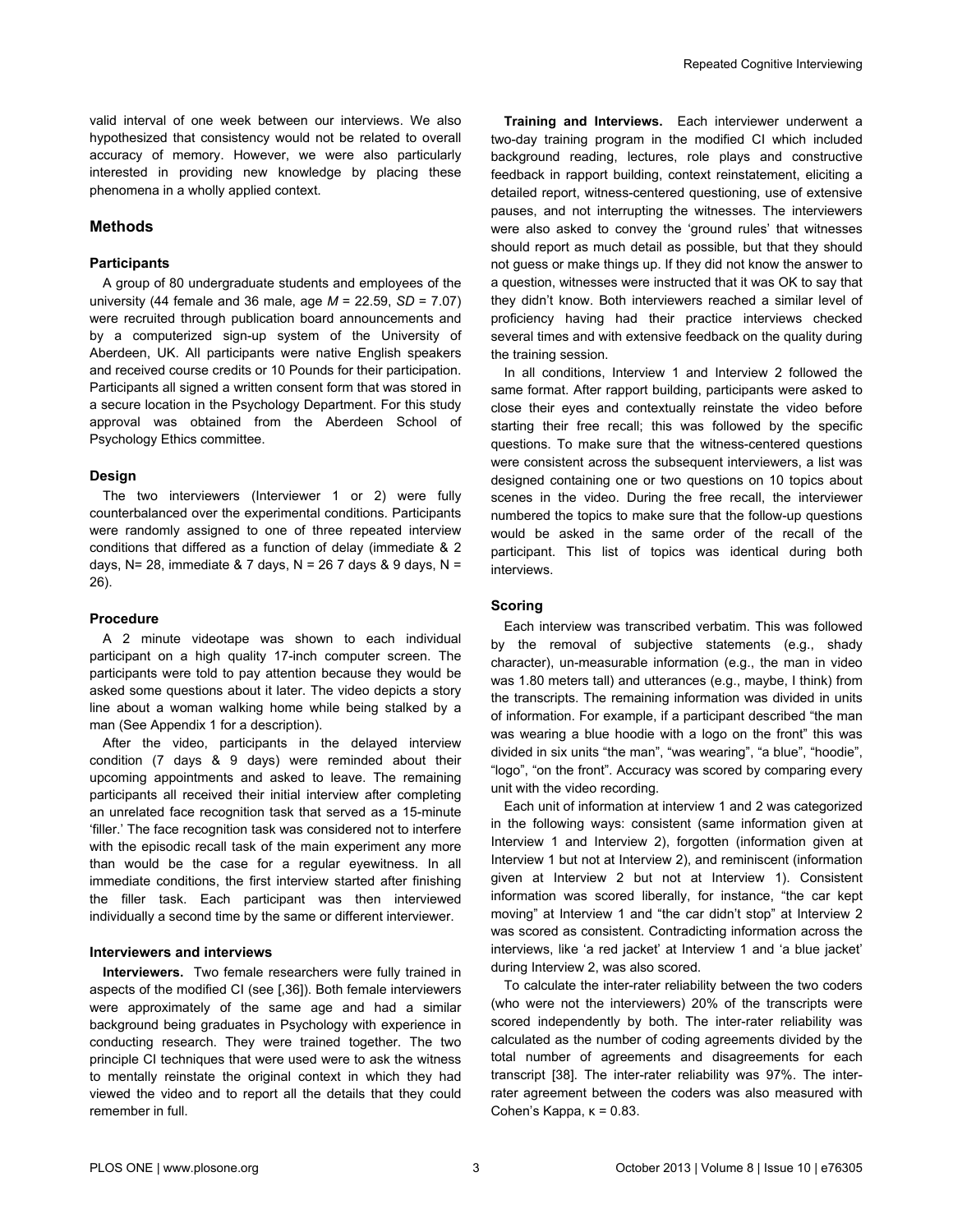**Table 1.** The mean number of units reported during Interview 1 and 2 and Cumulative recall.

|                    |               |               | First interview Second interview Cumulative recall* |  |
|--------------------|---------------|---------------|-----------------------------------------------------|--|
| Correct            |               |               |                                                     |  |
| Immediate & 2 days | 66.25 (14.17) | 70.14 (17.06) | 82.71 (17.69)                                       |  |
| Immediate & 7 days | 74.04 (15.80) | 75.69 (16.51) | 90.35 (18.62)                                       |  |
| 7 days & 9 days    | 49.77 (14.71) | 52.27 (12.67) | 60.85 (14.73)                                       |  |
| Overall            | 63.35 (17.82) | 66.03 (18.32) | 77.97 (20.98)                                       |  |
| Errors             |               |               |                                                     |  |
| Immediate & 2 days | 10.79 (4.54)  | 12.50 (5.25)  | 16.86 (6.94)                                        |  |
| Immediate & 7 days | 11.92 (6.93)  | 12.73 (6.36)  | 17.92 (8.54)                                        |  |
| 7 days & 9 days    | 13.46 (6.92)  | 14.38 (7.25)  | 19.50 (9.23)                                        |  |
| Overall            | 12.06 (10.7)  | 13.20 (10.9)  | 18.09 (11.36)                                       |  |

Note. Standard deviations are in parentheses.

\* Cumulative recall is the number of units from the first interview plus new details from the second interview.

doi: 10.1371/journal.pone.0076305.t001

### **Results**

To examine both the costs and benefits of repeated interviewing the data were analysed in terms of the amount of correct information recalled, as well as the numbers of the errors. Consistent, forgotten, reminiscence and contradicting information were analyzed in turn. Hypermnesia was measured as an increase in the total number of accurate details recalled across successive interviews. Reminiscence, was measured as the cumulative recall of new details across successive interviews, that is, the number of correct details from Interview 1 plus new details from Interview 2 following the analysis plan used in previous studies [\[9,](#page-6-0)]. Interviewer (same or different) was included as a between subject variable.

## **Hypermnesia**

To examine the effect of hypermnesia (an increase in the total amount of correct details reported in the repeated interview), a mixed-model analysis of variance (ANOVA) was performed with Repeated Interview (Interview 1 or 2) as withinsubjects factor and Recall Delay (Immediate & 2 days, Immediate & 7 days, 7 days & 9 days), and Interviewer Identity (Same or Different) as between-subjects factors. Hypermnesia was observed across the repeated interviews with the number of correct details increasing from 63.35 (SD = 17.82) in Interview 1 to 66.03 (SD = 18.32) in Interview 2 (*F*(1, 74) = 6.00,  $p = 0.017$ ,  $\eta^2 = 0.07$ ). No effect was found for Interviewer Identity (i.e., whether the interviewer was the same or different across interviews). However, there was an overall effect for the timing of the two interviews,  $F(2, 74) = 17.54$ ,  $p < .001$ ,  $p^2 = .$ 32, with the mean number of correct recalled details over both interviews for the conditions Immediate & 2 days, Immediate & 7 days, 7 Days & 9 days, being 68.20 (SD = 14.53), 74.86 (SD  $= 14.70$ ), 51.02 (SD = 14.55) respectively (see Table 1). Posthoc tests reveal that significantly fewer numbers of details were obtained when the repeated interviews occurred 7 days and 9 days after the event (Bonferroni, *p* < .05).

# **Reminiscence**

To examine reminiscence, measured as the cumulative recall of new accurate details across the repeated interviews, a mixed-model ANOVA was performed with Repeated Interview (Interview 1 or 2) as within-subjects factor and Recall Delay (Immediate & 2 days, Immediate & 7 days, 7 Days & 9 days) and Interviewer (Same or Different) as between-subjects factor. The results confirmed the cumulative recall of new correct details across the repeated interviews increased from 63.35 (SD = 17.82) to 77.97 (SD = 20.98) in Interview 2 (*F*(1, 74) = 294.69,  $p < 0.001$ ,  $\eta^2 = 0.78$ ). This was modified by an interaction between the repeated interviews and the delay between the two interviews,  $F(2, 74) = 4.23$ ,  $p = .018$ ,  $n^2 = .02$ . Once again, no effect for interviewer identity was found. To further explore the interaction between these variables, correct recall was examined separately for Interview 1 and Interview 2 as a function of the delays between the interviews. The difference between initial recall during Interview 1 and cumulative correct recall was reduced when the interviews were held 7 & 9 days after the video  $(F(2, 74) = 20.53, p < .001, \eta^2 = .35)$ . In other words, the cumulative recall of correct details reported in both interviews did not differ when interviews were conducted immediately, but cumulative recall (reminiscence) was the lowest when the first interview occurred after a delay (see Table 1).

### **Errors**

To examine the effect of delay and repeated interviews on the errors, a mixed-model analysis of variance (ANOVA) was performed on both the total numbers of errors in Interview 1 and 2, and on the cumulative errors. Repeated Interview (Interview 1 or 2) served as a within-subjects factor and Delay (Immediate & 2 days, Immediate & 7 days, 7 Days & 9 days) and Interviewer (Same or Different) as between-subjects factor. There was an increase observed in the total numbers of errors across the repeated interviews from 12.06 (SD = 6.22) in Interview 1, to 13.20 (SD = 6.29) in Interview 2 (*F*(1, 74) = 8.66,  $p = 0.04$ ,  $\eta^2 = 0.10$ ). There was also a significant interaction effect with Repeated Interview, Delay and Interviewer (*F*(2, 74) = 3.66,  $p = .030$ ,  $\eta^2 = .09$ ). To explore this interaction effect three ANOVAs were conducted with Repeated Interview (Interview 1 or 2) as within-subjects factors and Interviewer Identity (Same of Different) as between-subjects factors at each recall delay (Immediate & 2 days, Immediate & 7 days, 7 days & 9 days). These additional ANOVAs revealed no significant interaction between Interview (Interview 1 or 2) and Interviewer Identity (Same of Different) when the interviews were conducted immediate and 2 days after the event (*F*(1, 26)  $= 1.40, p = .248, \eta^2 = .05$ , after 7 and 9 days recall delay ( $F(1,$ 24) = 1.71,  $p = 0.204$ ,  $p^2 = 0.07$  or in the immediate and 7 days recall delay condition  $(F(1, 24) = 4.11, p = .054, \eta^2 = .15)$ .

The cumulative number of new errors across the repeated interviews, also increased significantly from 12.06 (SD = 6.22) in Interview 1 to 18.09 (SD = 8.23) in Interview 2 (*F*(1, 74) = 249.40,  $p < .001$ ,  $\eta^2 = .76$ ). The interaction between Repeated Interview, Delay and Interviewer just failed to reach significance  $(F(2, 74) = 2.72, p = .073, \eta^2 = .10)$ .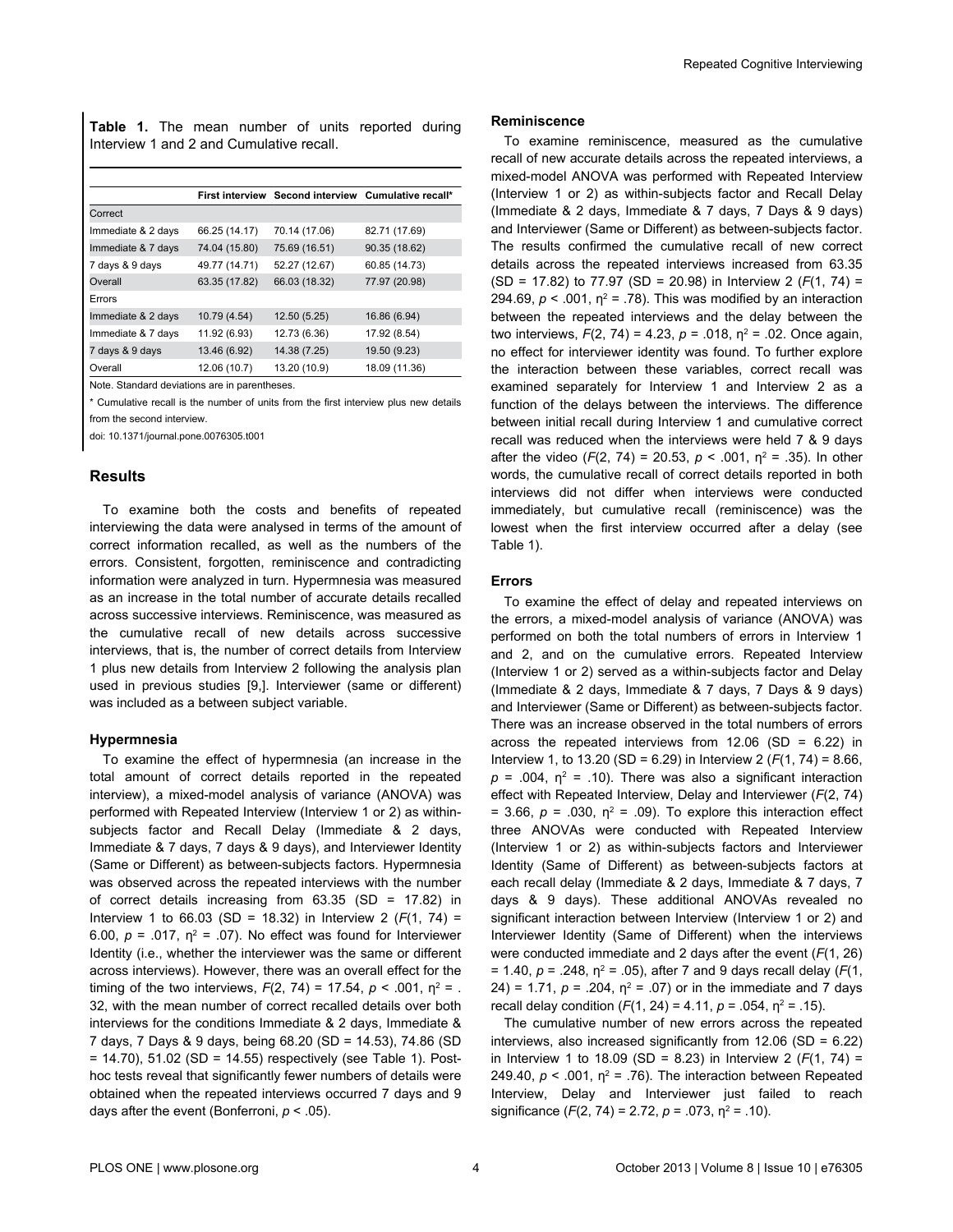## **Accuracy**

A mixed-model analysis of variance (ANOVA) examined accuracy in each of the interviews as well as accuracy calculated from the cumulative recall data. Repeated Interview (Interview 1 or 2) served as within-subjects factor with Recall Delay (Immediate & 2 days, Immediate & 7 days, 7 days & 9 days) and Interviewer Identity (Same or Different) as betweensubjects factors. The accuracy in the cumulative recall confirmed the increase of new errors across the repeated interviews, proportion accuracy decreased significantly from . 84 (SD = .07) in Interview 1 to .81 (SD = .07) in Interview 2  $(F(1, 74) = 93.77, p < .001, \eta^2 = .53)$ . There was also an effect of Delay on the accuracy of cumulative recall, *F*(2, 74) = 10.52,  $p$  < .001,  $p^2$  = .22. The proportion correct in cumulative recall for across the Immediate & 2 days, Immediate & 7 days, 7 Days & 9 days delays were .83 (SD = .06), .84 (SD = .06), .76 (SD = .06) respectively. Again, post-hoc tests indicated significant lower accuracy when the interviews occurred 7 days and 9 days after the event (Bonferroni, *p* < .05).

In addition, a significant interaction between Repeated Interviews, Delay and the Interviewer was found, *F*(2, 74) = 4.54,  $p = 0.014$ ,  $\eta^2 = 0.05$ . To explore this interaction three ANOVAs were conducted with Repeated Interview (Interview 1 or 2) as within-subjects factors and Interviewer Identity (Same of Different) as between-subjects factors at each recall delay (Immediate & 2 days, Immediate & 7 days, 7 days & 9 days). These additional ANOVAs revealed no significant interaction between Interview (Interview 1 or 2) and Interviewer Identity (Same of Different) when the interviews were conducted soon after the event  $(F(1, 26) = 0.28, p = .602, n^2 = .01)$  or after a 7 days and 9 days recall delay,  $(F(1, 24) = 4.12, p = .054, \eta^2 = .$ 15). However, there did appear to be a significant interaction when interviews were conducted in the Immediate and 7 days recall delay condition  $(F(1, 24) = 4.82, p = .038, n^2 = .17)$ . The effect of the Interviewer Identity (Same or Different) on the cumulative accuracy was however, not straightforward and varies within every testing condition. We will comment on this further in the discussion.

The accuracy of recall did not differ between Interview 1 (*M* = .84, *SD* = .07) and Interview 2 (*M* = .83, *SD* = .07, *F*(1, 74) = 2.75,  $p = .102$ ). There was however, an effect of Delay on accuracy, *F*(2, 74) = 10.40, *p* < .001, η<sup>2</sup> = .21. Bonferroni posthoc tests revealed that when Interview 1 and Interview 2 occurred 7 days and 9 days after the event, the reported details were significantly lower in accuracy compared to the two other recall delay conditions (Bonferroni, *p* < .05). Proportion correct recall for the delays Immediate & 2 days, Immediate & 7 days, 7 days & 9 days were .83 (SD = .05), .84 (SD = .06), .76 (SD = .08) respectively.

### **Forgotten, consistent and reminisced details**

Reminiscence appears to be a very common phenomenon in our data. A mean proportion of 0.21 of all information recalled during Interview 2 was new (see Table 2), although a proportion of 0.06 was incorrect information. The accuracy of the reminiscent items was 71% (SD = .14), which is in line with previous findings of Gilbert & Fisher [[2\]](#page-6-0) and Brock, Fisher, & Cutler [[32](#page-6-0)]. Contradictory responses across the interviews were

**Table 2.** Mean number of correct and incorrect forgotten, consistent and reminiscences information.

|                       |            |     |                                              |     | <b>Reminiscent</b> |     |
|-----------------------|------------|-----|----------------------------------------------|-----|--------------------|-----|
|                       |            |     | Forgotten details Consistent details details |     |                    |     |
| Correct               |            |     |                                              |     |                    |     |
| Immediate & 2<br>days | 12.6 (4.6) | .13 | 53.7 (13.2)                                  | .54 | 16.5 (10.2)        | .16 |
| Immediate & 7<br>days | 14.7(6.5)  | .14 | 59.4 (13.0)                                  | .55 | 16.3(6.6)          | .15 |
| 7 days & 9 days       | 8.6(4.0)   | .11 | 41.2 (12.3)                                  | .51 | 11.1(3.8)          | .14 |
| Overall               | 12.0(8.9)  | .13 | 51.4 (16.3)                                  | .53 | 14.6 (12.7)        | .15 |
| Errors                |            |     |                                              |     |                    |     |
| Immediate & 2<br>days | 4.4(2.9)   | .04 | 6.4(3.0)                                     | .07 | 6.1(3.6)           | .06 |
| Immediate & 7<br>days | 5.2(3.1)   | .05 | 6.7(4.6)                                     | .06 | 6.0(3.5)           | .05 |
| 7 days & 9 days       | 5.1(3.6)   | .06 | 8.4(5.1)                                     | .10 | 6.0(3.3)           | .08 |
| Overall               | 4.9(5.6)   | .05 | 7.2(7.5)                                     | .08 | 6.0(6.0)           | .06 |

Note. Distribution of the details in proportions are printed in italics, standard deviations are presented in parentheses.

doi: 10.1371/journal.pone.0076305.t002

extremely rare, less than 0.01%. Although reminiscence and forgotten units of information were often correct (*M* = .68, *SD* = .14 and  $M = .71$ ,  $SD = .16$  respectively), consistent information appeared to be significantly more accurate (*M* = . 88, *SD* = .06, *F*(2, 154) = 60.01, *p* < .001, η<sup>2</sup> = .44). To test the assumption that consistency and accuracy are closely related, a Pearson correlation was calculated between accuracy in cumulative recall and the proportion of information that was recalled consistently across the interviews. The correlation appears to be low  $(r = .16, p = .121)$  indicating that consistency is not a reliable indicator of overall accuracy.

To examine if Interviewer Identity across subsequent interviews had an effect on the social demands for being consistent, an ANOVA was calculated between the proportion consistent information of the total amount of information recalled by the participants and Interviewer (Same of Different). The results showed that the proportion of consistent information did not differ when the participants were interviewed by the same interviewer  $(M = .60, SD = .08)$  or by two different interviewers (*M* = .62, *SD* = .09, *F*(1, 79) = .55, p  $= .445$ ).

## **Discussion**

This study was designed to examine the costs and benefits of repeated interviews and providing new knowledge which can be applied by practitioners. Eyewitnesses to a filmed event were interviewed twice using a Cognitive Interview procedure to examine the effects of variations in delay between the repeated interviews and the identity of the interviewer. The main findings were that across all conditions, a repeated interview yielded on average, 21% of previously unreported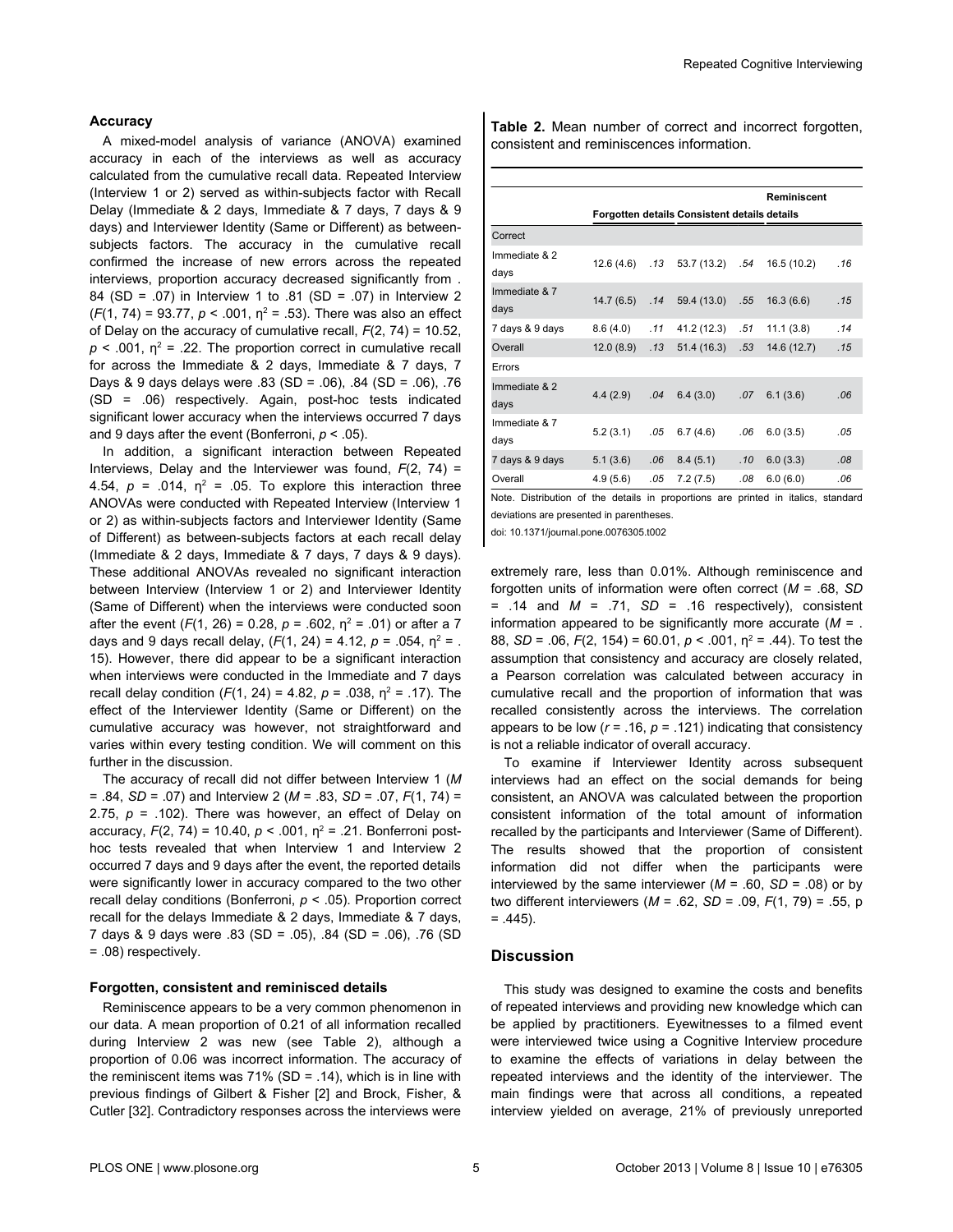details with all participants reporting at least 1 item of new information. A novel finding is that the timing of the interviews had a significant effect on the amount of reminiscence. As predicted, participants who were interviewed immediately after the video provided more new details during their second interview than participants in the delay condition. Interestingly, this effect was also found when the two interviews were separated by an interval of 1 week. Hence, this research shows for the first time, how critical the timing of a first interview is and it supports the use of interview protocols where information can be gathered from witnesses as soon as possible after an event is witnessed [\[39\]](#page-6-0). While there was some forgetting over the repeated interviews, the total numbers of errors reported within an interview increased significantly with repeated interviewing. Importantly, the overall accuracy did not change across the repeated interviews. Accuracy of correct details reported decreased significantly, although not dramatically, from .84 in the first interview to .81 during the second interview.

The findings point to the practical conclusion that new, previously unreported details are recalled across high quality face-to-face Cognitive Interviews. This 'reminiscence effect' can be explained by conventional cognitive theory, which relates reminiscence to changes in retrieval cues from one interview to the next. These results show that cognitive interviewing does not 'exhaust' witness memory in an initial interview. Indeed because more information is retrieved in the initial interview (than would otherwise be recalled) there may be a greater chance that these details will be used as memory cues in future interviews and/or that an earlier cognitive interview reduces forgetting of details. Thus the timing of the first interview appears to be crucial in determining the strength of the effect of reminiscence and once again supports the importance of interviewing witnesses as soon as possible. In a forensic setting, an early interview using an appropriate interview protocol such as the Self-Administered Interview [[39](#page-6-0)] may reduce forgetting. In addition, as a consequence of an early recall using the SAI, witnesses may recall new additional information during a following face-to-face interview. The benefits of using an SAI are currently being examined in reallife field settings with positive preliminary results [[40](#page-6-0)].

In our data, consistency appears not to be strongly related with accuracy, a finding that is in line with the published literature [,,,]. In legal settings, inconsistency is assumed to be indicative of inaccuracy. Contradictory testimonies were extremely rare in our data. The use of research based protocols, trained interviewers, optimal encoding and test conditions may have contributed to the tendency for people to be consistent in their recall. Future studies should examine if the lack of a relationship between consistency and accuracy holds in less than optimal test conditions and over lengthier delays than the ones used here.

The identity of the interviewer appeared to have a significant but mixed effect on errors. This it is an intriguing finding because our two female interviewers underwent identical training and received feedback on their rapport building and interpersonal style to keep interview style and social dynamics

to a minimum. The appearance of the interviewers in this study were quite similar, both Caucasian blond females of the same age. The interviewers were nevertheless easily distinguished as two different individuals, because they were of different nationalities (Dutch and Scottish). Other factors that might be important are whether or not the interviewers have similar status and are of the same gender but these are questions which can be pursued in future studies. The purpose of this study was to determine if a second interview with a new person elicited different information whilst minimising social confounding variable that might complicate the picture. Our mixed results, together with the findings of Bjorklund et al. [[36](#page-6-0)] who reported higher errors rates when interviews were conducted by different interviewers, make clear that more research is needed in this area.

Many years of research have shown that the CI is a reliable and highly effective method for gathering eyewitness testimonies [\[16\]](#page-6-0). The novel finding of the current study is that two Cognitive Interviews can elicit more information than just one. Based on previous research outcome we expected that the CI would 'exhaust' initial recall and that nothing would be left for a second interview, however this was not the case. Following Gilbert & Fisher [[2](#page-6-0)], who concluded that varying retrieval cues increases the amount of reminiscence, we anticipated an increase in previously unmentioned information across repeated interviews. The reminiscence effect might be even more appealing when varying retrieval cues are introduced in future research on repeated Cognitive Interviewing.

We found no accompanying drop in overall accuracy across the repeated interviews. Which is of critical importance, especially in applied settings [\[42\]](#page-6-0). As alluded to earlier, the interviews in this study were high quality interviews without any leading questions or suggestive information and the interviewers were well trained. The outcome may be different if repeated interviews involve suggestion and if the interviewees are vulnerable (see for example, [43\)](#page-6-0). However, the current research indicates that an early CI conducted before a witness is asked misleading questions can reduce the likelihood of a witness responding based on false or misleading information [, 44].

# **Supporting Information**

# **Appendix S1. Description of the video.** (DOCX)

# **Author Contributions**

Conceived and designed the experiments: GO A. Memon DLR A. Millen. Performed the experiments: GO A. Millen. Analyzed the data: GO DLR A. Millen. Contributed reagents/materials/ analysis tools: A. Memon. Wrote the manuscript: GO A. Memon DLR.